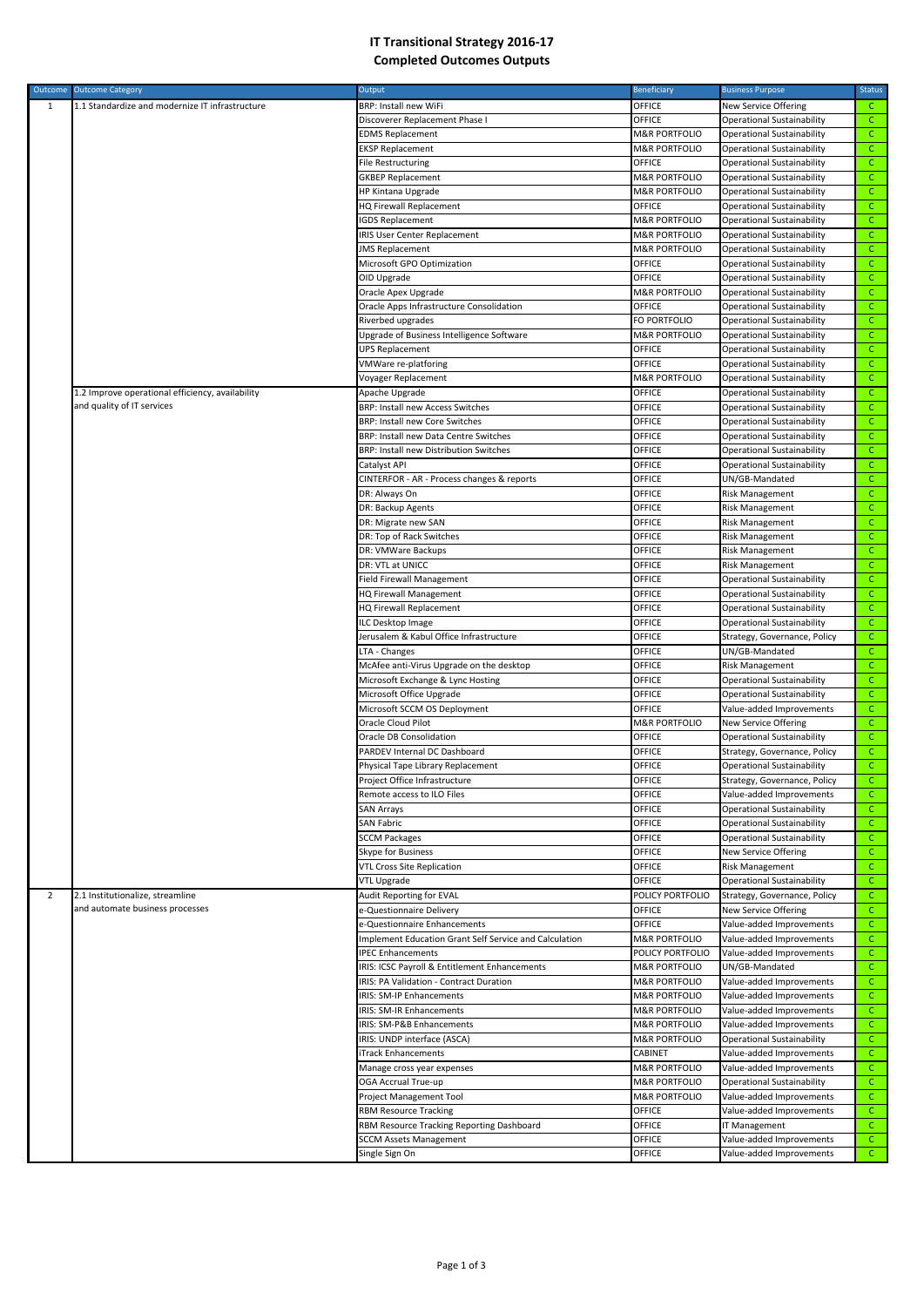## **IT Transitional Strategy 2016‐17 Completed Outcomes Outputs**

|                | 2.2 Reduce administrative costs                     |                                                                                                                                                                                                                                                                                                                                                                                                                                                                                                                                                                                                                                                                                                                                                                                                                                                                                                                                                                                                                                                                                                                                                                                                                                                                                                                                                                                                                                                                                                                                                                                                                                                                                                                                                                                                                                                                                                                                                                                                                                                                                                                                                                                                                                                                                                                                                                                                                                                                                                                                                                                                                                                                                                                                                                                                                                                                                                                                                                                                                                                                                                                                                                                                                                                                                                                                                                                                                                                                                                                                                                                                                                                                                                                                                                                                                                                                                                                                                                                                                                                                                                                                                                                                                                                                                                                                                                                                                                                                                                                                                                                                                                                                                                                                                                                                                                                                                                                                                                                                                                                                                                                                                                                                                                                                                                                                                                                                                                                                                                                                                                                                                             |                          |                            |              |
|----------------|-----------------------------------------------------|-----------------------------------------------------------------------------------------------------------------------------------------------------------------------------------------------------------------------------------------------------------------------------------------------------------------------------------------------------------------------------------------------------------------------------------------------------------------------------------------------------------------------------------------------------------------------------------------------------------------------------------------------------------------------------------------------------------------------------------------------------------------------------------------------------------------------------------------------------------------------------------------------------------------------------------------------------------------------------------------------------------------------------------------------------------------------------------------------------------------------------------------------------------------------------------------------------------------------------------------------------------------------------------------------------------------------------------------------------------------------------------------------------------------------------------------------------------------------------------------------------------------------------------------------------------------------------------------------------------------------------------------------------------------------------------------------------------------------------------------------------------------------------------------------------------------------------------------------------------------------------------------------------------------------------------------------------------------------------------------------------------------------------------------------------------------------------------------------------------------------------------------------------------------------------------------------------------------------------------------------------------------------------------------------------------------------------------------------------------------------------------------------------------------------------------------------------------------------------------------------------------------------------------------------------------------------------------------------------------------------------------------------------------------------------------------------------------------------------------------------------------------------------------------------------------------------------------------------------------------------------------------------------------------------------------------------------------------------------------------------------------------------------------------------------------------------------------------------------------------------------------------------------------------------------------------------------------------------------------------------------------------------------------------------------------------------------------------------------------------------------------------------------------------------------------------------------------------------------------------------------------------------------------------------------------------------------------------------------------------------------------------------------------------------------------------------------------------------------------------------------------------------------------------------------------------------------------------------------------------------------------------------------------------------------------------------------------------------------------------------------------------------------------------------------------------------------------------------------------------------------------------------------------------------------------------------------------------------------------------------------------------------------------------------------------------------------------------------------------------------------------------------------------------------------------------------------------------------------------------------------------------------------------------------------------------------------------------------------------------------------------------------------------------------------------------------------------------------------------------------------------------------------------------------------------------------------------------------------------------------------------------------------------------------------------------------------------------------------------------------------------------------------------------------------------------------------------------------------------------------------------------------------------------------------------------------------------------------------------------------------------------------------------------------------------------------------------------------------------------------------------------------------------------------------------------------------------------------------------------------------------------------------------------------------------------------------------------------------------------------------|--------------------------|----------------------------|--------------|
|                |                                                     |                                                                                                                                                                                                                                                                                                                                                                                                                                                                                                                                                                                                                                                                                                                                                                                                                                                                                                                                                                                                                                                                                                                                                                                                                                                                                                                                                                                                                                                                                                                                                                                                                                                                                                                                                                                                                                                                                                                                                                                                                                                                                                                                                                                                                                                                                                                                                                                                                                                                                                                                                                                                                                                                                                                                                                                                                                                                                                                                                                                                                                                                                                                                                                                                                                                                                                                                                                                                                                                                                                                                                                                                                                                                                                                                                                                                                                                                                                                                                                                                                                                                                                                                                                                                                                                                                                                                                                                                                                                                                                                                                                                                                                                                                                                                                                                                                                                                                                                                                                                                                                                                                                                                                                                                                                                                                                                                                                                                                                                                                                                                                                                                                             |                          |                            |              |
|                |                                                     |                                                                                                                                                                                                                                                                                                                                                                                                                                                                                                                                                                                                                                                                                                                                                                                                                                                                                                                                                                                                                                                                                                                                                                                                                                                                                                                                                                                                                                                                                                                                                                                                                                                                                                                                                                                                                                                                                                                                                                                                                                                                                                                                                                                                                                                                                                                                                                                                                                                                                                                                                                                                                                                                                                                                                                                                                                                                                                                                                                                                                                                                                                                                                                                                                                                                                                                                                                                                                                                                                                                                                                                                                                                                                                                                                                                                                                                                                                                                                                                                                                                                                                                                                                                                                                                                                                                                                                                                                                                                                                                                                                                                                                                                                                                                                                                                                                                                                                                                                                                                                                                                                                                                                                                                                                                                                                                                                                                                                                                                                                                                                                                                                             |                          |                            |              |
|                |                                                     |                                                                                                                                                                                                                                                                                                                                                                                                                                                                                                                                                                                                                                                                                                                                                                                                                                                                                                                                                                                                                                                                                                                                                                                                                                                                                                                                                                                                                                                                                                                                                                                                                                                                                                                                                                                                                                                                                                                                                                                                                                                                                                                                                                                                                                                                                                                                                                                                                                                                                                                                                                                                                                                                                                                                                                                                                                                                                                                                                                                                                                                                                                                                                                                                                                                                                                                                                                                                                                                                                                                                                                                                                                                                                                                                                                                                                                                                                                                                                                                                                                                                                                                                                                                                                                                                                                                                                                                                                                                                                                                                                                                                                                                                                                                                                                                                                                                                                                                                                                                                                                                                                                                                                                                                                                                                                                                                                                                                                                                                                                                                                                                                                             |                          |                            |              |
|                |                                                     |                                                                                                                                                                                                                                                                                                                                                                                                                                                                                                                                                                                                                                                                                                                                                                                                                                                                                                                                                                                                                                                                                                                                                                                                                                                                                                                                                                                                                                                                                                                                                                                                                                                                                                                                                                                                                                                                                                                                                                                                                                                                                                                                                                                                                                                                                                                                                                                                                                                                                                                                                                                                                                                                                                                                                                                                                                                                                                                                                                                                                                                                                                                                                                                                                                                                                                                                                                                                                                                                                                                                                                                                                                                                                                                                                                                                                                                                                                                                                                                                                                                                                                                                                                                                                                                                                                                                                                                                                                                                                                                                                                                                                                                                                                                                                                                                                                                                                                                                                                                                                                                                                                                                                                                                                                                                                                                                                                                                                                                                                                                                                                                                                             |                          |                            |              |
|                |                                                     |                                                                                                                                                                                                                                                                                                                                                                                                                                                                                                                                                                                                                                                                                                                                                                                                                                                                                                                                                                                                                                                                                                                                                                                                                                                                                                                                                                                                                                                                                                                                                                                                                                                                                                                                                                                                                                                                                                                                                                                                                                                                                                                                                                                                                                                                                                                                                                                                                                                                                                                                                                                                                                                                                                                                                                                                                                                                                                                                                                                                                                                                                                                                                                                                                                                                                                                                                                                                                                                                                                                                                                                                                                                                                                                                                                                                                                                                                                                                                                                                                                                                                                                                                                                                                                                                                                                                                                                                                                                                                                                                                                                                                                                                                                                                                                                                                                                                                                                                                                                                                                                                                                                                                                                                                                                                                                                                                                                                                                                                                                                                                                                                                             |                          |                            |              |
|                |                                                     | Mobile Phone Inventory & Billing                                                                                                                                                                                                                                                                                                                                                                                                                                                                                                                                                                                                                                                                                                                                                                                                                                                                                                                                                                                                                                                                                                                                                                                                                                                                                                                                                                                                                                                                                                                                                                                                                                                                                                                                                                                                                                                                                                                                                                                                                                                                                                                                                                                                                                                                                                                                                                                                                                                                                                                                                                                                                                                                                                                                                                                                                                                                                                                                                                                                                                                                                                                                                                                                                                                                                                                                                                                                                                                                                                                                                                                                                                                                                                                                                                                                                                                                                                                                                                                                                                                                                                                                                                                                                                                                                                                                                                                                                                                                                                                                                                                                                                                                                                                                                                                                                                                                                                                                                                                                                                                                                                                                                                                                                                                                                                                                                                                                                                                                                                                                                                                            | <b>M&amp;R PORTFOLIO</b> | Value-added Improvements   |              |
|                | 2.3 Facilitate consistent working methods           |                                                                                                                                                                                                                                                                                                                                                                                                                                                                                                                                                                                                                                                                                                                                                                                                                                                                                                                                                                                                                                                                                                                                                                                                                                                                                                                                                                                                                                                                                                                                                                                                                                                                                                                                                                                                                                                                                                                                                                                                                                                                                                                                                                                                                                                                                                                                                                                                                                                                                                                                                                                                                                                                                                                                                                                                                                                                                                                                                                                                                                                                                                                                                                                                                                                                                                                                                                                                                                                                                                                                                                                                                                                                                                                                                                                                                                                                                                                                                                                                                                                                                                                                                                                                                                                                                                                                                                                                                                                                                                                                                                                                                                                                                                                                                                                                                                                                                                                                                                                                                                                                                                                                                                                                                                                                                                                                                                                                                                                                                                                                                                                                                             |                          |                            |              |
|                |                                                     |                                                                                                                                                                                                                                                                                                                                                                                                                                                                                                                                                                                                                                                                                                                                                                                                                                                                                                                                                                                                                                                                                                                                                                                                                                                                                                                                                                                                                                                                                                                                                                                                                                                                                                                                                                                                                                                                                                                                                                                                                                                                                                                                                                                                                                                                                                                                                                                                                                                                                                                                                                                                                                                                                                                                                                                                                                                                                                                                                                                                                                                                                                                                                                                                                                                                                                                                                                                                                                                                                                                                                                                                                                                                                                                                                                                                                                                                                                                                                                                                                                                                                                                                                                                                                                                                                                                                                                                                                                                                                                                                                                                                                                                                                                                                                                                                                                                                                                                                                                                                                                                                                                                                                                                                                                                                                                                                                                                                                                                                                                                                                                                                                             |                          |                            |              |
|                |                                                     |                                                                                                                                                                                                                                                                                                                                                                                                                                                                                                                                                                                                                                                                                                                                                                                                                                                                                                                                                                                                                                                                                                                                                                                                                                                                                                                                                                                                                                                                                                                                                                                                                                                                                                                                                                                                                                                                                                                                                                                                                                                                                                                                                                                                                                                                                                                                                                                                                                                                                                                                                                                                                                                                                                                                                                                                                                                                                                                                                                                                                                                                                                                                                                                                                                                                                                                                                                                                                                                                                                                                                                                                                                                                                                                                                                                                                                                                                                                                                                                                                                                                                                                                                                                                                                                                                                                                                                                                                                                                                                                                                                                                                                                                                                                                                                                                                                                                                                                                                                                                                                                                                                                                                                                                                                                                                                                                                                                                                                                                                                                                                                                                                             |                          |                            |              |
|                |                                                     | Identity Management Phase I                                                                                                                                                                                                                                                                                                                                                                                                                                                                                                                                                                                                                                                                                                                                                                                                                                                                                                                                                                                                                                                                                                                                                                                                                                                                                                                                                                                                                                                                                                                                                                                                                                                                                                                                                                                                                                                                                                                                                                                                                                                                                                                                                                                                                                                                                                                                                                                                                                                                                                                                                                                                                                                                                                                                                                                                                                                                                                                                                                                                                                                                                                                                                                                                                                                                                                                                                                                                                                                                                                                                                                                                                                                                                                                                                                                                                                                                                                                                                                                                                                                                                                                                                                                                                                                                                                                                                                                                                                                                                                                                                                                                                                                                                                                                                                                                                                                                                                                                                                                                                                                                                                                                                                                                                                                                                                                                                                                                                                                                                                                                                                                                 |                          |                            |              |
|                |                                                     |                                                                                                                                                                                                                                                                                                                                                                                                                                                                                                                                                                                                                                                                                                                                                                                                                                                                                                                                                                                                                                                                                                                                                                                                                                                                                                                                                                                                                                                                                                                                                                                                                                                                                                                                                                                                                                                                                                                                                                                                                                                                                                                                                                                                                                                                                                                                                                                                                                                                                                                                                                                                                                                                                                                                                                                                                                                                                                                                                                                                                                                                                                                                                                                                                                                                                                                                                                                                                                                                                                                                                                                                                                                                                                                                                                                                                                                                                                                                                                                                                                                                                                                                                                                                                                                                                                                                                                                                                                                                                                                                                                                                                                                                                                                                                                                                                                                                                                                                                                                                                                                                                                                                                                                                                                                                                                                                                                                                                                                                                                                                                                                                                             |                          |                            | $\mathsf{C}$ |
|                |                                                     |                                                                                                                                                                                                                                                                                                                                                                                                                                                                                                                                                                                                                                                                                                                                                                                                                                                                                                                                                                                                                                                                                                                                                                                                                                                                                                                                                                                                                                                                                                                                                                                                                                                                                                                                                                                                                                                                                                                                                                                                                                                                                                                                                                                                                                                                                                                                                                                                                                                                                                                                                                                                                                                                                                                                                                                                                                                                                                                                                                                                                                                                                                                                                                                                                                                                                                                                                                                                                                                                                                                                                                                                                                                                                                                                                                                                                                                                                                                                                                                                                                                                                                                                                                                                                                                                                                                                                                                                                                                                                                                                                                                                                                                                                                                                                                                                                                                                                                                                                                                                                                                                                                                                                                                                                                                                                                                                                                                                                                                                                                                                                                                                                             |                          |                            |              |
|                |                                                     |                                                                                                                                                                                                                                                                                                                                                                                                                                                                                                                                                                                                                                                                                                                                                                                                                                                                                                                                                                                                                                                                                                                                                                                                                                                                                                                                                                                                                                                                                                                                                                                                                                                                                                                                                                                                                                                                                                                                                                                                                                                                                                                                                                                                                                                                                                                                                                                                                                                                                                                                                                                                                                                                                                                                                                                                                                                                                                                                                                                                                                                                                                                                                                                                                                                                                                                                                                                                                                                                                                                                                                                                                                                                                                                                                                                                                                                                                                                                                                                                                                                                                                                                                                                                                                                                                                                                                                                                                                                                                                                                                                                                                                                                                                                                                                                                                                                                                                                                                                                                                                                                                                                                                                                                                                                                                                                                                                                                                                                                                                                                                                                                                             |                          |                            |              |
|                |                                                     |                                                                                                                                                                                                                                                                                                                                                                                                                                                                                                                                                                                                                                                                                                                                                                                                                                                                                                                                                                                                                                                                                                                                                                                                                                                                                                                                                                                                                                                                                                                                                                                                                                                                                                                                                                                                                                                                                                                                                                                                                                                                                                                                                                                                                                                                                                                                                                                                                                                                                                                                                                                                                                                                                                                                                                                                                                                                                                                                                                                                                                                                                                                                                                                                                                                                                                                                                                                                                                                                                                                                                                                                                                                                                                                                                                                                                                                                                                                                                                                                                                                                                                                                                                                                                                                                                                                                                                                                                                                                                                                                                                                                                                                                                                                                                                                                                                                                                                                                                                                                                                                                                                                                                                                                                                                                                                                                                                                                                                                                                                                                                                                                                             |                          |                            |              |
|                |                                                     | <b>IRIS: PA Validation - SHIF</b>                                                                                                                                                                                                                                                                                                                                                                                                                                                                                                                                                                                                                                                                                                                                                                                                                                                                                                                                                                                                                                                                                                                                                                                                                                                                                                                                                                                                                                                                                                                                                                                                                                                                                                                                                                                                                                                                                                                                                                                                                                                                                                                                                                                                                                                                                                                                                                                                                                                                                                                                                                                                                                                                                                                                                                                                                                                                                                                                                                                                                                                                                                                                                                                                                                                                                                                                                                                                                                                                                                                                                                                                                                                                                                                                                                                                                                                                                                                                                                                                                                                                                                                                                                                                                                                                                                                                                                                                                                                                                                                                                                                                                                                                                                                                                                                                                                                                                                                                                                                                                                                                                                                                                                                                                                                                                                                                                                                                                                                                                                                                                                                           | M&R PORTFOLIO            | Value-added Improvements   |              |
|                |                                                     |                                                                                                                                                                                                                                                                                                                                                                                                                                                                                                                                                                                                                                                                                                                                                                                                                                                                                                                                                                                                                                                                                                                                                                                                                                                                                                                                                                                                                                                                                                                                                                                                                                                                                                                                                                                                                                                                                                                                                                                                                                                                                                                                                                                                                                                                                                                                                                                                                                                                                                                                                                                                                                                                                                                                                                                                                                                                                                                                                                                                                                                                                                                                                                                                                                                                                                                                                                                                                                                                                                                                                                                                                                                                                                                                                                                                                                                                                                                                                                                                                                                                                                                                                                                                                                                                                                                                                                                                                                                                                                                                                                                                                                                                                                                                                                                                                                                                                                                                                                                                                                                                                                                                                                                                                                                                                                                                                                                                                                                                                                                                                                                                                             |                          |                            |              |
|                |                                                     |                                                                                                                                                                                                                                                                                                                                                                                                                                                                                                                                                                                                                                                                                                                                                                                                                                                                                                                                                                                                                                                                                                                                                                                                                                                                                                                                                                                                                                                                                                                                                                                                                                                                                                                                                                                                                                                                                                                                                                                                                                                                                                                                                                                                                                                                                                                                                                                                                                                                                                                                                                                                                                                                                                                                                                                                                                                                                                                                                                                                                                                                                                                                                                                                                                                                                                                                                                                                                                                                                                                                                                                                                                                                                                                                                                                                                                                                                                                                                                                                                                                                                                                                                                                                                                                                                                                                                                                                                                                                                                                                                                                                                                                                                                                                                                                                                                                                                                                                                                                                                                                                                                                                                                                                                                                                                                                                                                                                                                                                                                                                                                                                                             |                          |                            |              |
|                |                                                     |                                                                                                                                                                                                                                                                                                                                                                                                                                                                                                                                                                                                                                                                                                                                                                                                                                                                                                                                                                                                                                                                                                                                                                                                                                                                                                                                                                                                                                                                                                                                                                                                                                                                                                                                                                                                                                                                                                                                                                                                                                                                                                                                                                                                                                                                                                                                                                                                                                                                                                                                                                                                                                                                                                                                                                                                                                                                                                                                                                                                                                                                                                                                                                                                                                                                                                                                                                                                                                                                                                                                                                                                                                                                                                                                                                                                                                                                                                                                                                                                                                                                                                                                                                                                                                                                                                                                                                                                                                                                                                                                                                                                                                                                                                                                                                                                                                                                                                                                                                                                                                                                                                                                                                                                                                                                                                                                                                                                                                                                                                                                                                                                                             |                          |                            |              |
|                |                                                     |                                                                                                                                                                                                                                                                                                                                                                                                                                                                                                                                                                                                                                                                                                                                                                                                                                                                                                                                                                                                                                                                                                                                                                                                                                                                                                                                                                                                                                                                                                                                                                                                                                                                                                                                                                                                                                                                                                                                                                                                                                                                                                                                                                                                                                                                                                                                                                                                                                                                                                                                                                                                                                                                                                                                                                                                                                                                                                                                                                                                                                                                                                                                                                                                                                                                                                                                                                                                                                                                                                                                                                                                                                                                                                                                                                                                                                                                                                                                                                                                                                                                                                                                                                                                                                                                                                                                                                                                                                                                                                                                                                                                                                                                                                                                                                                                                                                                                                                                                                                                                                                                                                                                                                                                                                                                                                                                                                                                                                                                                                                                                                                                                             |                          |                            |              |
|                |                                                     | OGA Budgeting Application                                                                                                                                                                                                                                                                                                                                                                                                                                                                                                                                                                                                                                                                                                                                                                                                                                                                                                                                                                                                                                                                                                                                                                                                                                                                                                                                                                                                                                                                                                                                                                                                                                                                                                                                                                                                                                                                                                                                                                                                                                                                                                                                                                                                                                                                                                                                                                                                                                                                                                                                                                                                                                                                                                                                                                                                                                                                                                                                                                                                                                                                                                                                                                                                                                                                                                                                                                                                                                                                                                                                                                                                                                                                                                                                                                                                                                                                                                                                                                                                                                                                                                                                                                                                                                                                                                                                                                                                                                                                                                                                                                                                                                                                                                                                                                                                                                                                                                                                                                                                                                                                                                                                                                                                                                                                                                                                                                                                                                                                                                                                                                                                   | <b>M&amp;R PORTFOLIO</b> | New Service Offering       | $\mathsf{C}$ |
|                |                                                     |                                                                                                                                                                                                                                                                                                                                                                                                                                                                                                                                                                                                                                                                                                                                                                                                                                                                                                                                                                                                                                                                                                                                                                                                                                                                                                                                                                                                                                                                                                                                                                                                                                                                                                                                                                                                                                                                                                                                                                                                                                                                                                                                                                                                                                                                                                                                                                                                                                                                                                                                                                                                                                                                                                                                                                                                                                                                                                                                                                                                                                                                                                                                                                                                                                                                                                                                                                                                                                                                                                                                                                                                                                                                                                                                                                                                                                                                                                                                                                                                                                                                                                                                                                                                                                                                                                                                                                                                                                                                                                                                                                                                                                                                                                                                                                                                                                                                                                                                                                                                                                                                                                                                                                                                                                                                                                                                                                                                                                                                                                                                                                                                                             |                          |                            |              |
|                |                                                     |                                                                                                                                                                                                                                                                                                                                                                                                                                                                                                                                                                                                                                                                                                                                                                                                                                                                                                                                                                                                                                                                                                                                                                                                                                                                                                                                                                                                                                                                                                                                                                                                                                                                                                                                                                                                                                                                                                                                                                                                                                                                                                                                                                                                                                                                                                                                                                                                                                                                                                                                                                                                                                                                                                                                                                                                                                                                                                                                                                                                                                                                                                                                                                                                                                                                                                                                                                                                                                                                                                                                                                                                                                                                                                                                                                                                                                                                                                                                                                                                                                                                                                                                                                                                                                                                                                                                                                                                                                                                                                                                                                                                                                                                                                                                                                                                                                                                                                                                                                                                                                                                                                                                                                                                                                                                                                                                                                                                                                                                                                                                                                                                                             |                          |                            |              |
| 3              | 3.1 Deliver content management solutions            |                                                                                                                                                                                                                                                                                                                                                                                                                                                                                                                                                                                                                                                                                                                                                                                                                                                                                                                                                                                                                                                                                                                                                                                                                                                                                                                                                                                                                                                                                                                                                                                                                                                                                                                                                                                                                                                                                                                                                                                                                                                                                                                                                                                                                                                                                                                                                                                                                                                                                                                                                                                                                                                                                                                                                                                                                                                                                                                                                                                                                                                                                                                                                                                                                                                                                                                                                                                                                                                                                                                                                                                                                                                                                                                                                                                                                                                                                                                                                                                                                                                                                                                                                                                                                                                                                                                                                                                                                                                                                                                                                                                                                                                                                                                                                                                                                                                                                                                                                                                                                                                                                                                                                                                                                                                                                                                                                                                                                                                                                                                                                                                                                             |                          |                            |              |
|                |                                                     | Digital Library for Africa                                                                                                                                                                                                                                                                                                                                                                                                                                                                                                                                                                                                                                                                                                                                                                                                                                                                                                                                                                                                                                                                                                                                                                                                                                                                                                                                                                                                                                                                                                                                                                                                                                                                                                                                                                                                                                                                                                                                                                                                                                                                                                                                                                                                                                                                                                                                                                                                                                                                                                                                                                                                                                                                                                                                                                                                                                                                                                                                                                                                                                                                                                                                                                                                                                                                                                                                                                                                                                                                                                                                                                                                                                                                                                                                                                                                                                                                                                                                                                                                                                                                                                                                                                                                                                                                                                                                                                                                                                                                                                                                                                                                                                                                                                                                                                                                                                                                                                                                                                                                                                                                                                                                                                                                                                                                                                                                                                                                                                                                                                                                                                                                  |                          |                            |              |
|                |                                                     |                                                                                                                                                                                                                                                                                                                                                                                                                                                                                                                                                                                                                                                                                                                                                                                                                                                                                                                                                                                                                                                                                                                                                                                                                                                                                                                                                                                                                                                                                                                                                                                                                                                                                                                                                                                                                                                                                                                                                                                                                                                                                                                                                                                                                                                                                                                                                                                                                                                                                                                                                                                                                                                                                                                                                                                                                                                                                                                                                                                                                                                                                                                                                                                                                                                                                                                                                                                                                                                                                                                                                                                                                                                                                                                                                                                                                                                                                                                                                                                                                                                                                                                                                                                                                                                                                                                                                                                                                                                                                                                                                                                                                                                                                                                                                                                                                                                                                                                                                                                                                                                                                                                                                                                                                                                                                                                                                                                                                                                                                                                                                                                                                             |                          |                            | $\mathsf{C}$ |
|                |                                                     |                                                                                                                                                                                                                                                                                                                                                                                                                                                                                                                                                                                                                                                                                                                                                                                                                                                                                                                                                                                                                                                                                                                                                                                                                                                                                                                                                                                                                                                                                                                                                                                                                                                                                                                                                                                                                                                                                                                                                                                                                                                                                                                                                                                                                                                                                                                                                                                                                                                                                                                                                                                                                                                                                                                                                                                                                                                                                                                                                                                                                                                                                                                                                                                                                                                                                                                                                                                                                                                                                                                                                                                                                                                                                                                                                                                                                                                                                                                                                                                                                                                                                                                                                                                                                                                                                                                                                                                                                                                                                                                                                                                                                                                                                                                                                                                                                                                                                                                                                                                                                                                                                                                                                                                                                                                                                                                                                                                                                                                                                                                                                                                                                             |                          |                            |              |
|                |                                                     | <b>M&amp;R PORTFOLIO</b><br><b>HIIS Enhancements</b><br>Value-added Improvements<br>$\mathsf{C}$<br>$\mathsf{C}$<br>OFFICE<br>ILO BPR IT-related Enhancements<br>Value-added Improvements<br>M&R PORTFOLIO<br>Value-added Improvements<br>$\mathsf{C}$<br><b>IRIS: Salary Scales</b><br>OFFICE<br>$\mathsf{C}$<br><b>IRIS: OCR Invoice Automation</b><br>Value-added Improvements<br>IRIS: Supplier Management Phase 1<br><b>OFFICE</b><br>Value-added Improvements<br>$\mathsf{C}$<br>$\mathsf{C}$<br>$\overline{C}$<br>BRP simplify network<br>OFFICE<br>Operational Sustainability<br>$\mathsf C$<br>HPSM Rollout to the Field<br>M&R PORTFOLIO<br>New Service Offering<br>$\mathsf{C}$<br>M&R PORTFOLIO<br>UN/GB-Mandated<br>mplement Phase 2 in Europe and NY/TOKYO/DC<br>UN/GB-Mandated<br>FO PORTFOLIO<br>$\mathsf{C}$<br>UN/GB-Mandated<br>RIS: Abidjan RO Rollout<br>FO PORTFOLIO<br>$\mathsf{C}$<br>IRIS: Fixed-Implementation Agreement process and print<br>OFFICE<br><b>New Service Offering</b><br>$\mathsf{C}$<br>IRIS: Phase 2 functionality in Latin America and Europe (PO)<br>UN/GB-Mandated<br>$\mathsf{C}$<br>FO PORTFOLIO<br>RIS: Phase 2 functionality in Latin America (FO)<br>FO PORTFOLIO<br>UN/GB-Mandated<br>$\mathsf{C}$<br>$\mathsf{C}$<br>IRIS: UNJSPF Interfaces<br>M&R PORTFOLIO<br>UN/GB-Mandated<br>$\mathsf{C}$<br>Risk Tracking Application<br>OFFICE<br>New Service Offering<br>$\mathsf C$<br>Cataloguing Manual<br><b>OFFICE</b><br>Strategy, Governance, Policy<br>FO PORTFOLIO<br>$\mathsf{C}$<br>New Service Offering<br>Digital Library of the Background to Conventions<br>POLICY PORTFOLIO<br><b>New Service Offering</b><br>$\mathsf{C}$<br>uture of Work Initiative<br>POLICY PORTFOLIO<br><b>New Service Offering</b><br>$\mathsf{C}$<br><b>GOALI Research for Life Repository</b><br>OFFICE<br><b>New Service Offering</b><br>OFFICE<br>$\mathsf{C}$<br><b>New Service Offering</b><br>M&R PORTFOLIO<br>$\mathsf{C}$<br>ILO Library Intranet<br>Value-added Improvements<br>mprove access to historical collections held in the Library<br>OFFICE<br>$\mathsf{C}$<br>Value-added Improvements<br>OFFICE<br>Value-added Improvements<br>$\mathsf{C}$<br>$\mathsf{C}$<br>OFFICE<br>New Service Offering<br>$\mathsf{C}$<br>OFFICE<br>Operational Sustainability<br>ibrary Digitization Programme.<br>$\mathsf C$<br>Research4Life Project<br>OFFICE<br>New Service Offering<br>$\mathsf C$<br><b>M&amp;R PORTFOLIO</b><br>Strategy, Governance, Policy<br>$\mathsf{C}$<br><b>SharePoint Templates</b><br>M&R PORTFOLIO<br>Value-added Improvements<br>$\mathsf{C}$<br>New Service Offering<br>HLCM Open Data Catalogue (HLCM)<br>OFFICE<br>$\mathsf{C}$<br><b>HRD Dashboard Enhancements</b><br><b>M&amp;R PORTFOLIO</b><br>Operational Sustainability<br>$\mathsf{C}$<br>FO PORTFOLIO<br>New Service Offering<br>$\mathsf{C}$<br>FO PORTFOLIO<br><b>New Service Offering</b><br><b>BUD/CT OGA Reporting Dashboard</b><br>$\mathsf{C}$<br>OFFICE<br>Development Cooperation Reporting Dashboard<br><b>New Service Offering</b><br>$\mathsf{C}$<br>POLICY PORTFOLIO<br>Value-added Improvements<br>$\mathsf{C}$<br>OFFICE<br>New Service Offering<br>$\mathsf C$<br>FINANCE & PROCUREMENT Reporting Dashboard Phase I<br>M&R PORTFOLIO<br>New Service Offering<br>$\mathsf{C}$<br>usion Accounting Hub Application<br>M&R PORTFOLIO<br>New Service Offering<br>$\mathsf{C}$<br>M&R PORTFOLIO<br>New Service Offering<br>$\mathsf{C}$<br>ILO Field Reporting Dashboard Phase I<br><b>New Service Offering</b><br>M&R PORTFOLIO<br>$\mathsf{C}$<br><b>OFFICE</b><br>ILO Manager Reporting Dashboard Phase I<br>New Service Offering<br>$\mathsf C$<br><b>ILO Staff Reporting Dashboard Phase I</b><br>OFFICE<br><b>New Service Offering</b><br>O PORTFOLIO<br>$\mathsf{C}$<br>Value-added Improvements<br>ntegrate and Embed DC Dashboard<br>$\mathsf{C}$<br>OFFICE<br>Strategy, Governance, Policy<br>POLICY PORTFOLIO<br>Value-added Improvements<br>$\mathsf{C}$<br>Knowledge Gateway R3<br>FO PORTFOLIO<br>Value-added Improvements<br>c.<br>$\mathsf{C}$<br><b>M&amp;R PORTFOLIO</b><br>New Service Offering<br>$\mathsf{C}$<br>Fravel DDG/P Management Dashboard<br>OFFICE<br>New Service Offering<br>CABINET<br>Risk Management<br>$\mathsf{C}$<br>orensic Analysis Infrastructure<br><b>OFFICE</b><br>Risk Management<br>$\mathsf{C}$<br>$\mathsf{C}$<br>Risk Management<br>OFFICE<br>$\mathsf{C}$<br>OFFICE<br><b>Risk Management</b><br>Information Assets Inventory Enhancements<br>$\mathsf{C}$<br>OFFICE<br>Risk Management<br>Information Security Awareness Training: Data Owners<br>OFFICE<br>Risk Management<br>$\mathsf{C}$<br>M&R PORTFOLIO<br>Risk Management<br>$\mathsf{C}$<br>OFFICE<br>Risk Management<br>$\mathsf{C}$<br><b>T Security Penetration Tests</b><br>$\mathsf{C}$<br>OFFICE<br>Risk Management<br>$\mathsf{C}$<br>OFFICE<br>Risk Management<br>$\mathsf C$<br>OFFICE<br><b>Risk Management</b><br>Create alerts on significant events in IS-OLAP<br>OFFICE<br>Risk Management<br>$\mathsf{C}$<br>$\mathsf{C}$<br><b>OFFICE</b><br>Risk Management<br>$\mathsf{C}$<br>OFFICE<br>Risk Management<br>$\mathsf{C}$<br>ISO 27001 ISMS Certification<br>OFFICE<br>Strategy, Governance, Policy<br>$\mathsf{C}$<br>OFFICE<br>Risk Management<br>og Management: Active Directory<br>OFFICE<br>Risk Management<br>$\mathsf{C}$<br><b>OFFICE</b><br>$\mathsf{C}$<br>Risk Management<br>OFFICE<br>Risk Management<br>$\mathsf{C}$<br>og Management: Netflow<br>$\mathsf{C}$<br>OFFICE<br>Risk Management<br>$\mathsf{C}$<br>OFFICE<br>Risk Management |                          |                            |              |
|                |                                                     |                                                                                                                                                                                                                                                                                                                                                                                                                                                                                                                                                                                                                                                                                                                                                                                                                                                                                                                                                                                                                                                                                                                                                                                                                                                                                                                                                                                                                                                                                                                                                                                                                                                                                                                                                                                                                                                                                                                                                                                                                                                                                                                                                                                                                                                                                                                                                                                                                                                                                                                                                                                                                                                                                                                                                                                                                                                                                                                                                                                                                                                                                                                                                                                                                                                                                                                                                                                                                                                                                                                                                                                                                                                                                                                                                                                                                                                                                                                                                                                                                                                                                                                                                                                                                                                                                                                                                                                                                                                                                                                                                                                                                                                                                                                                                                                                                                                                                                                                                                                                                                                                                                                                                                                                                                                                                                                                                                                                                                                                                                                                                                                                                             |                          |                            |              |
|                |                                                     | <b>ILO Institutional Digital Repository</b>                                                                                                                                                                                                                                                                                                                                                                                                                                                                                                                                                                                                                                                                                                                                                                                                                                                                                                                                                                                                                                                                                                                                                                                                                                                                                                                                                                                                                                                                                                                                                                                                                                                                                                                                                                                                                                                                                                                                                                                                                                                                                                                                                                                                                                                                                                                                                                                                                                                                                                                                                                                                                                                                                                                                                                                                                                                                                                                                                                                                                                                                                                                                                                                                                                                                                                                                                                                                                                                                                                                                                                                                                                                                                                                                                                                                                                                                                                                                                                                                                                                                                                                                                                                                                                                                                                                                                                                                                                                                                                                                                                                                                                                                                                                                                                                                                                                                                                                                                                                                                                                                                                                                                                                                                                                                                                                                                                                                                                                                                                                                                                                 |                          |                            |              |
|                |                                                     |                                                                                                                                                                                                                                                                                                                                                                                                                                                                                                                                                                                                                                                                                                                                                                                                                                                                                                                                                                                                                                                                                                                                                                                                                                                                                                                                                                                                                                                                                                                                                                                                                                                                                                                                                                                                                                                                                                                                                                                                                                                                                                                                                                                                                                                                                                                                                                                                                                                                                                                                                                                                                                                                                                                                                                                                                                                                                                                                                                                                                                                                                                                                                                                                                                                                                                                                                                                                                                                                                                                                                                                                                                                                                                                                                                                                                                                                                                                                                                                                                                                                                                                                                                                                                                                                                                                                                                                                                                                                                                                                                                                                                                                                                                                                                                                                                                                                                                                                                                                                                                                                                                                                                                                                                                                                                                                                                                                                                                                                                                                                                                                                                             |                          |                            |              |
|                |                                                     |                                                                                                                                                                                                                                                                                                                                                                                                                                                                                                                                                                                                                                                                                                                                                                                                                                                                                                                                                                                                                                                                                                                                                                                                                                                                                                                                                                                                                                                                                                                                                                                                                                                                                                                                                                                                                                                                                                                                                                                                                                                                                                                                                                                                                                                                                                                                                                                                                                                                                                                                                                                                                                                                                                                                                                                                                                                                                                                                                                                                                                                                                                                                                                                                                                                                                                                                                                                                                                                                                                                                                                                                                                                                                                                                                                                                                                                                                                                                                                                                                                                                                                                                                                                                                                                                                                                                                                                                                                                                                                                                                                                                                                                                                                                                                                                                                                                                                                                                                                                                                                                                                                                                                                                                                                                                                                                                                                                                                                                                                                                                                                                                                             |                          |                            |              |
|                |                                                     |                                                                                                                                                                                                                                                                                                                                                                                                                                                                                                                                                                                                                                                                                                                                                                                                                                                                                                                                                                                                                                                                                                                                                                                                                                                                                                                                                                                                                                                                                                                                                                                                                                                                                                                                                                                                                                                                                                                                                                                                                                                                                                                                                                                                                                                                                                                                                                                                                                                                                                                                                                                                                                                                                                                                                                                                                                                                                                                                                                                                                                                                                                                                                                                                                                                                                                                                                                                                                                                                                                                                                                                                                                                                                                                                                                                                                                                                                                                                                                                                                                                                                                                                                                                                                                                                                                                                                                                                                                                                                                                                                                                                                                                                                                                                                                                                                                                                                                                                                                                                                                                                                                                                                                                                                                                                                                                                                                                                                                                                                                                                                                                                                             |                          |                            |              |
|                |                                                     | <b>INFOTEC Intranet Site</b>                                                                                                                                                                                                                                                                                                                                                                                                                                                                                                                                                                                                                                                                                                                                                                                                                                                                                                                                                                                                                                                                                                                                                                                                                                                                                                                                                                                                                                                                                                                                                                                                                                                                                                                                                                                                                                                                                                                                                                                                                                                                                                                                                                                                                                                                                                                                                                                                                                                                                                                                                                                                                                                                                                                                                                                                                                                                                                                                                                                                                                                                                                                                                                                                                                                                                                                                                                                                                                                                                                                                                                                                                                                                                                                                                                                                                                                                                                                                                                                                                                                                                                                                                                                                                                                                                                                                                                                                                                                                                                                                                                                                                                                                                                                                                                                                                                                                                                                                                                                                                                                                                                                                                                                                                                                                                                                                                                                                                                                                                                                                                                                                |                          |                            |              |
|                |                                                     | ournal TOC                                                                                                                                                                                                                                                                                                                                                                                                                                                                                                                                                                                                                                                                                                                                                                                                                                                                                                                                                                                                                                                                                                                                                                                                                                                                                                                                                                                                                                                                                                                                                                                                                                                                                                                                                                                                                                                                                                                                                                                                                                                                                                                                                                                                                                                                                                                                                                                                                                                                                                                                                                                                                                                                                                                                                                                                                                                                                                                                                                                                                                                                                                                                                                                                                                                                                                                                                                                                                                                                                                                                                                                                                                                                                                                                                                                                                                                                                                                                                                                                                                                                                                                                                                                                                                                                                                                                                                                                                                                                                                                                                                                                                                                                                                                                                                                                                                                                                                                                                                                                                                                                                                                                                                                                                                                                                                                                                                                                                                                                                                                                                                                                                  |                          |                            |              |
|                |                                                     |                                                                                                                                                                                                                                                                                                                                                                                                                                                                                                                                                                                                                                                                                                                                                                                                                                                                                                                                                                                                                                                                                                                                                                                                                                                                                                                                                                                                                                                                                                                                                                                                                                                                                                                                                                                                                                                                                                                                                                                                                                                                                                                                                                                                                                                                                                                                                                                                                                                                                                                                                                                                                                                                                                                                                                                                                                                                                                                                                                                                                                                                                                                                                                                                                                                                                                                                                                                                                                                                                                                                                                                                                                                                                                                                                                                                                                                                                                                                                                                                                                                                                                                                                                                                                                                                                                                                                                                                                                                                                                                                                                                                                                                                                                                                                                                                                                                                                                                                                                                                                                                                                                                                                                                                                                                                                                                                                                                                                                                                                                                                                                                                                             |                          |                            |              |
|                |                                                     |                                                                                                                                                                                                                                                                                                                                                                                                                                                                                                                                                                                                                                                                                                                                                                                                                                                                                                                                                                                                                                                                                                                                                                                                                                                                                                                                                                                                                                                                                                                                                                                                                                                                                                                                                                                                                                                                                                                                                                                                                                                                                                                                                                                                                                                                                                                                                                                                                                                                                                                                                                                                                                                                                                                                                                                                                                                                                                                                                                                                                                                                                                                                                                                                                                                                                                                                                                                                                                                                                                                                                                                                                                                                                                                                                                                                                                                                                                                                                                                                                                                                                                                                                                                                                                                                                                                                                                                                                                                                                                                                                                                                                                                                                                                                                                                                                                                                                                                                                                                                                                                                                                                                                                                                                                                                                                                                                                                                                                                                                                                                                                                                                             |                          |                            |              |
|                |                                                     |                                                                                                                                                                                                                                                                                                                                                                                                                                                                                                                                                                                                                                                                                                                                                                                                                                                                                                                                                                                                                                                                                                                                                                                                                                                                                                                                                                                                                                                                                                                                                                                                                                                                                                                                                                                                                                                                                                                                                                                                                                                                                                                                                                                                                                                                                                                                                                                                                                                                                                                                                                                                                                                                                                                                                                                                                                                                                                                                                                                                                                                                                                                                                                                                                                                                                                                                                                                                                                                                                                                                                                                                                                                                                                                                                                                                                                                                                                                                                                                                                                                                                                                                                                                                                                                                                                                                                                                                                                                                                                                                                                                                                                                                                                                                                                                                                                                                                                                                                                                                                                                                                                                                                                                                                                                                                                                                                                                                                                                                                                                                                                                                                             |                          |                            |              |
|                |                                                     | SharePoint Framework                                                                                                                                                                                                                                                                                                                                                                                                                                                                                                                                                                                                                                                                                                                                                                                                                                                                                                                                                                                                                                                                                                                                                                                                                                                                                                                                                                                                                                                                                                                                                                                                                                                                                                                                                                                                                                                                                                                                                                                                                                                                                                                                                                                                                                                                                                                                                                                                                                                                                                                                                                                                                                                                                                                                                                                                                                                                                                                                                                                                                                                                                                                                                                                                                                                                                                                                                                                                                                                                                                                                                                                                                                                                                                                                                                                                                                                                                                                                                                                                                                                                                                                                                                                                                                                                                                                                                                                                                                                                                                                                                                                                                                                                                                                                                                                                                                                                                                                                                                                                                                                                                                                                                                                                                                                                                                                                                                                                                                                                                                                                                                                                        |                          |                            |              |
|                |                                                     |                                                                                                                                                                                                                                                                                                                                                                                                                                                                                                                                                                                                                                                                                                                                                                                                                                                                                                                                                                                                                                                                                                                                                                                                                                                                                                                                                                                                                                                                                                                                                                                                                                                                                                                                                                                                                                                                                                                                                                                                                                                                                                                                                                                                                                                                                                                                                                                                                                                                                                                                                                                                                                                                                                                                                                                                                                                                                                                                                                                                                                                                                                                                                                                                                                                                                                                                                                                                                                                                                                                                                                                                                                                                                                                                                                                                                                                                                                                                                                                                                                                                                                                                                                                                                                                                                                                                                                                                                                                                                                                                                                                                                                                                                                                                                                                                                                                                                                                                                                                                                                                                                                                                                                                                                                                                                                                                                                                                                                                                                                                                                                                                                             |                          |                            |              |
|                |                                                     |                                                                                                                                                                                                                                                                                                                                                                                                                                                                                                                                                                                                                                                                                                                                                                                                                                                                                                                                                                                                                                                                                                                                                                                                                                                                                                                                                                                                                                                                                                                                                                                                                                                                                                                                                                                                                                                                                                                                                                                                                                                                                                                                                                                                                                                                                                                                                                                                                                                                                                                                                                                                                                                                                                                                                                                                                                                                                                                                                                                                                                                                                                                                                                                                                                                                                                                                                                                                                                                                                                                                                                                                                                                                                                                                                                                                                                                                                                                                                                                                                                                                                                                                                                                                                                                                                                                                                                                                                                                                                                                                                                                                                                                                                                                                                                                                                                                                                                                                                                                                                                                                                                                                                                                                                                                                                                                                                                                                                                                                                                                                                                                                                             |                          |                            |              |
|                | 3.2 Enhance transparency, teamwork                  |                                                                                                                                                                                                                                                                                                                                                                                                                                                                                                                                                                                                                                                                                                                                                                                                                                                                                                                                                                                                                                                                                                                                                                                                                                                                                                                                                                                                                                                                                                                                                                                                                                                                                                                                                                                                                                                                                                                                                                                                                                                                                                                                                                                                                                                                                                                                                                                                                                                                                                                                                                                                                                                                                                                                                                                                                                                                                                                                                                                                                                                                                                                                                                                                                                                                                                                                                                                                                                                                                                                                                                                                                                                                                                                                                                                                                                                                                                                                                                                                                                                                                                                                                                                                                                                                                                                                                                                                                                                                                                                                                                                                                                                                                                                                                                                                                                                                                                                                                                                                                                                                                                                                                                                                                                                                                                                                                                                                                                                                                                                                                                                                                             |                          |                            |              |
|                | and collaboration                                   |                                                                                                                                                                                                                                                                                                                                                                                                                                                                                                                                                                                                                                                                                                                                                                                                                                                                                                                                                                                                                                                                                                                                                                                                                                                                                                                                                                                                                                                                                                                                                                                                                                                                                                                                                                                                                                                                                                                                                                                                                                                                                                                                                                                                                                                                                                                                                                                                                                                                                                                                                                                                                                                                                                                                                                                                                                                                                                                                                                                                                                                                                                                                                                                                                                                                                                                                                                                                                                                                                                                                                                                                                                                                                                                                                                                                                                                                                                                                                                                                                                                                                                                                                                                                                                                                                                                                                                                                                                                                                                                                                                                                                                                                                                                                                                                                                                                                                                                                                                                                                                                                                                                                                                                                                                                                                                                                                                                                                                                                                                                                                                                                                             |                          |                            |              |
|                |                                                     | <b>ATI &amp; OECD Platform</b>                                                                                                                                                                                                                                                                                                                                                                                                                                                                                                                                                                                                                                                                                                                                                                                                                                                                                                                                                                                                                                                                                                                                                                                                                                                                                                                                                                                                                                                                                                                                                                                                                                                                                                                                                                                                                                                                                                                                                                                                                                                                                                                                                                                                                                                                                                                                                                                                                                                                                                                                                                                                                                                                                                                                                                                                                                                                                                                                                                                                                                                                                                                                                                                                                                                                                                                                                                                                                                                                                                                                                                                                                                                                                                                                                                                                                                                                                                                                                                                                                                                                                                                                                                                                                                                                                                                                                                                                                                                                                                                                                                                                                                                                                                                                                                                                                                                                                                                                                                                                                                                                                                                                                                                                                                                                                                                                                                                                                                                                                                                                                                                              |                          |                            |              |
|                | 3.3 Improve reporting on organizational performance |                                                                                                                                                                                                                                                                                                                                                                                                                                                                                                                                                                                                                                                                                                                                                                                                                                                                                                                                                                                                                                                                                                                                                                                                                                                                                                                                                                                                                                                                                                                                                                                                                                                                                                                                                                                                                                                                                                                                                                                                                                                                                                                                                                                                                                                                                                                                                                                                                                                                                                                                                                                                                                                                                                                                                                                                                                                                                                                                                                                                                                                                                                                                                                                                                                                                                                                                                                                                                                                                                                                                                                                                                                                                                                                                                                                                                                                                                                                                                                                                                                                                                                                                                                                                                                                                                                                                                                                                                                                                                                                                                                                                                                                                                                                                                                                                                                                                                                                                                                                                                                                                                                                                                                                                                                                                                                                                                                                                                                                                                                                                                                                                                             |                          |                            |              |
|                |                                                     |                                                                                                                                                                                                                                                                                                                                                                                                                                                                                                                                                                                                                                                                                                                                                                                                                                                                                                                                                                                                                                                                                                                                                                                                                                                                                                                                                                                                                                                                                                                                                                                                                                                                                                                                                                                                                                                                                                                                                                                                                                                                                                                                                                                                                                                                                                                                                                                                                                                                                                                                                                                                                                                                                                                                                                                                                                                                                                                                                                                                                                                                                                                                                                                                                                                                                                                                                                                                                                                                                                                                                                                                                                                                                                                                                                                                                                                                                                                                                                                                                                                                                                                                                                                                                                                                                                                                                                                                                                                                                                                                                                                                                                                                                                                                                                                                                                                                                                                                                                                                                                                                                                                                                                                                                                                                                                                                                                                                                                                                                                                                                                                                                             |                          |                            |              |
|                |                                                     |                                                                                                                                                                                                                                                                                                                                                                                                                                                                                                                                                                                                                                                                                                                                                                                                                                                                                                                                                                                                                                                                                                                                                                                                                                                                                                                                                                                                                                                                                                                                                                                                                                                                                                                                                                                                                                                                                                                                                                                                                                                                                                                                                                                                                                                                                                                                                                                                                                                                                                                                                                                                                                                                                                                                                                                                                                                                                                                                                                                                                                                                                                                                                                                                                                                                                                                                                                                                                                                                                                                                                                                                                                                                                                                                                                                                                                                                                                                                                                                                                                                                                                                                                                                                                                                                                                                                                                                                                                                                                                                                                                                                                                                                                                                                                                                                                                                                                                                                                                                                                                                                                                                                                                                                                                                                                                                                                                                                                                                                                                                                                                                                                             |                          |                            |              |
|                |                                                     | <b>EMPOL BI Reporting</b>                                                                                                                                                                                                                                                                                                                                                                                                                                                                                                                                                                                                                                                                                                                                                                                                                                                                                                                                                                                                                                                                                                                                                                                                                                                                                                                                                                                                                                                                                                                                                                                                                                                                                                                                                                                                                                                                                                                                                                                                                                                                                                                                                                                                                                                                                                                                                                                                                                                                                                                                                                                                                                                                                                                                                                                                                                                                                                                                                                                                                                                                                                                                                                                                                                                                                                                                                                                                                                                                                                                                                                                                                                                                                                                                                                                                                                                                                                                                                                                                                                                                                                                                                                                                                                                                                                                                                                                                                                                                                                                                                                                                                                                                                                                                                                                                                                                                                                                                                                                                                                                                                                                                                                                                                                                                                                                                                                                                                                                                                                                                                                                                   |                          |                            |              |
|                |                                                     | <b>EVAL Visualization</b>                                                                                                                                                                                                                                                                                                                                                                                                                                                                                                                                                                                                                                                                                                                                                                                                                                                                                                                                                                                                                                                                                                                                                                                                                                                                                                                                                                                                                                                                                                                                                                                                                                                                                                                                                                                                                                                                                                                                                                                                                                                                                                                                                                                                                                                                                                                                                                                                                                                                                                                                                                                                                                                                                                                                                                                                                                                                                                                                                                                                                                                                                                                                                                                                                                                                                                                                                                                                                                                                                                                                                                                                                                                                                                                                                                                                                                                                                                                                                                                                                                                                                                                                                                                                                                                                                                                                                                                                                                                                                                                                                                                                                                                                                                                                                                                                                                                                                                                                                                                                                                                                                                                                                                                                                                                                                                                                                                                                                                                                                                                                                                                                   |                          |                            |              |
|                |                                                     |                                                                                                                                                                                                                                                                                                                                                                                                                                                                                                                                                                                                                                                                                                                                                                                                                                                                                                                                                                                                                                                                                                                                                                                                                                                                                                                                                                                                                                                                                                                                                                                                                                                                                                                                                                                                                                                                                                                                                                                                                                                                                                                                                                                                                                                                                                                                                                                                                                                                                                                                                                                                                                                                                                                                                                                                                                                                                                                                                                                                                                                                                                                                                                                                                                                                                                                                                                                                                                                                                                                                                                                                                                                                                                                                                                                                                                                                                                                                                                                                                                                                                                                                                                                                                                                                                                                                                                                                                                                                                                                                                                                                                                                                                                                                                                                                                                                                                                                                                                                                                                                                                                                                                                                                                                                                                                                                                                                                                                                                                                                                                                                                                             |                          |                            |              |
|                |                                                     |                                                                                                                                                                                                                                                                                                                                                                                                                                                                                                                                                                                                                                                                                                                                                                                                                                                                                                                                                                                                                                                                                                                                                                                                                                                                                                                                                                                                                                                                                                                                                                                                                                                                                                                                                                                                                                                                                                                                                                                                                                                                                                                                                                                                                                                                                                                                                                                                                                                                                                                                                                                                                                                                                                                                                                                                                                                                                                                                                                                                                                                                                                                                                                                                                                                                                                                                                                                                                                                                                                                                                                                                                                                                                                                                                                                                                                                                                                                                                                                                                                                                                                                                                                                                                                                                                                                                                                                                                                                                                                                                                                                                                                                                                                                                                                                                                                                                                                                                                                                                                                                                                                                                                                                                                                                                                                                                                                                                                                                                                                                                                                                                                             |                          |                            |              |
|                |                                                     |                                                                                                                                                                                                                                                                                                                                                                                                                                                                                                                                                                                                                                                                                                                                                                                                                                                                                                                                                                                                                                                                                                                                                                                                                                                                                                                                                                                                                                                                                                                                                                                                                                                                                                                                                                                                                                                                                                                                                                                                                                                                                                                                                                                                                                                                                                                                                                                                                                                                                                                                                                                                                                                                                                                                                                                                                                                                                                                                                                                                                                                                                                                                                                                                                                                                                                                                                                                                                                                                                                                                                                                                                                                                                                                                                                                                                                                                                                                                                                                                                                                                                                                                                                                                                                                                                                                                                                                                                                                                                                                                                                                                                                                                                                                                                                                                                                                                                                                                                                                                                                                                                                                                                                                                                                                                                                                                                                                                                                                                                                                                                                                                                             |                          |                            |              |
|                |                                                     | <b>HRD Reporting Dashboard</b>                                                                                                                                                                                                                                                                                                                                                                                                                                                                                                                                                                                                                                                                                                                                                                                                                                                                                                                                                                                                                                                                                                                                                                                                                                                                                                                                                                                                                                                                                                                                                                                                                                                                                                                                                                                                                                                                                                                                                                                                                                                                                                                                                                                                                                                                                                                                                                                                                                                                                                                                                                                                                                                                                                                                                                                                                                                                                                                                                                                                                                                                                                                                                                                                                                                                                                                                                                                                                                                                                                                                                                                                                                                                                                                                                                                                                                                                                                                                                                                                                                                                                                                                                                                                                                                                                                                                                                                                                                                                                                                                                                                                                                                                                                                                                                                                                                                                                                                                                                                                                                                                                                                                                                                                                                                                                                                                                                                                                                                                                                                                                                                              |                          |                            |              |
|                |                                                     |                                                                                                                                                                                                                                                                                                                                                                                                                                                                                                                                                                                                                                                                                                                                                                                                                                                                                                                                                                                                                                                                                                                                                                                                                                                                                                                                                                                                                                                                                                                                                                                                                                                                                                                                                                                                                                                                                                                                                                                                                                                                                                                                                                                                                                                                                                                                                                                                                                                                                                                                                                                                                                                                                                                                                                                                                                                                                                                                                                                                                                                                                                                                                                                                                                                                                                                                                                                                                                                                                                                                                                                                                                                                                                                                                                                                                                                                                                                                                                                                                                                                                                                                                                                                                                                                                                                                                                                                                                                                                                                                                                                                                                                                                                                                                                                                                                                                                                                                                                                                                                                                                                                                                                                                                                                                                                                                                                                                                                                                                                                                                                                                                             |                          |                            |              |
|                |                                                     |                                                                                                                                                                                                                                                                                                                                                                                                                                                                                                                                                                                                                                                                                                                                                                                                                                                                                                                                                                                                                                                                                                                                                                                                                                                                                                                                                                                                                                                                                                                                                                                                                                                                                                                                                                                                                                                                                                                                                                                                                                                                                                                                                                                                                                                                                                                                                                                                                                                                                                                                                                                                                                                                                                                                                                                                                                                                                                                                                                                                                                                                                                                                                                                                                                                                                                                                                                                                                                                                                                                                                                                                                                                                                                                                                                                                                                                                                                                                                                                                                                                                                                                                                                                                                                                                                                                                                                                                                                                                                                                                                                                                                                                                                                                                                                                                                                                                                                                                                                                                                                                                                                                                                                                                                                                                                                                                                                                                                                                                                                                                                                                                                             |                          |                            |              |
|                |                                                     |                                                                                                                                                                                                                                                                                                                                                                                                                                                                                                                                                                                                                                                                                                                                                                                                                                                                                                                                                                                                                                                                                                                                                                                                                                                                                                                                                                                                                                                                                                                                                                                                                                                                                                                                                                                                                                                                                                                                                                                                                                                                                                                                                                                                                                                                                                                                                                                                                                                                                                                                                                                                                                                                                                                                                                                                                                                                                                                                                                                                                                                                                                                                                                                                                                                                                                                                                                                                                                                                                                                                                                                                                                                                                                                                                                                                                                                                                                                                                                                                                                                                                                                                                                                                                                                                                                                                                                                                                                                                                                                                                                                                                                                                                                                                                                                                                                                                                                                                                                                                                                                                                                                                                                                                                                                                                                                                                                                                                                                                                                                                                                                                                             |                          |                            |              |
|                |                                                     |                                                                                                                                                                                                                                                                                                                                                                                                                                                                                                                                                                                                                                                                                                                                                                                                                                                                                                                                                                                                                                                                                                                                                                                                                                                                                                                                                                                                                                                                                                                                                                                                                                                                                                                                                                                                                                                                                                                                                                                                                                                                                                                                                                                                                                                                                                                                                                                                                                                                                                                                                                                                                                                                                                                                                                                                                                                                                                                                                                                                                                                                                                                                                                                                                                                                                                                                                                                                                                                                                                                                                                                                                                                                                                                                                                                                                                                                                                                                                                                                                                                                                                                                                                                                                                                                                                                                                                                                                                                                                                                                                                                                                                                                                                                                                                                                                                                                                                                                                                                                                                                                                                                                                                                                                                                                                                                                                                                                                                                                                                                                                                                                                             |                          |                            |              |
|                |                                                     | mplement Development Cooperation Dashboard R2                                                                                                                                                                                                                                                                                                                                                                                                                                                                                                                                                                                                                                                                                                                                                                                                                                                                                                                                                                                                                                                                                                                                                                                                                                                                                                                                                                                                                                                                                                                                                                                                                                                                                                                                                                                                                                                                                                                                                                                                                                                                                                                                                                                                                                                                                                                                                                                                                                                                                                                                                                                                                                                                                                                                                                                                                                                                                                                                                                                                                                                                                                                                                                                                                                                                                                                                                                                                                                                                                                                                                                                                                                                                                                                                                                                                                                                                                                                                                                                                                                                                                                                                                                                                                                                                                                                                                                                                                                                                                                                                                                                                                                                                                                                                                                                                                                                                                                                                                                                                                                                                                                                                                                                                                                                                                                                                                                                                                                                                                                                                                                               |                          |                            |              |
|                |                                                     |                                                                                                                                                                                                                                                                                                                                                                                                                                                                                                                                                                                                                                                                                                                                                                                                                                                                                                                                                                                                                                                                                                                                                                                                                                                                                                                                                                                                                                                                                                                                                                                                                                                                                                                                                                                                                                                                                                                                                                                                                                                                                                                                                                                                                                                                                                                                                                                                                                                                                                                                                                                                                                                                                                                                                                                                                                                                                                                                                                                                                                                                                                                                                                                                                                                                                                                                                                                                                                                                                                                                                                                                                                                                                                                                                                                                                                                                                                                                                                                                                                                                                                                                                                                                                                                                                                                                                                                                                                                                                                                                                                                                                                                                                                                                                                                                                                                                                                                                                                                                                                                                                                                                                                                                                                                                                                                                                                                                                                                                                                                                                                                                                             |                          |                            |              |
|                |                                                     |                                                                                                                                                                                                                                                                                                                                                                                                                                                                                                                                                                                                                                                                                                                                                                                                                                                                                                                                                                                                                                                                                                                                                                                                                                                                                                                                                                                                                                                                                                                                                                                                                                                                                                                                                                                                                                                                                                                                                                                                                                                                                                                                                                                                                                                                                                                                                                                                                                                                                                                                                                                                                                                                                                                                                                                                                                                                                                                                                                                                                                                                                                                                                                                                                                                                                                                                                                                                                                                                                                                                                                                                                                                                                                                                                                                                                                                                                                                                                                                                                                                                                                                                                                                                                                                                                                                                                                                                                                                                                                                                                                                                                                                                                                                                                                                                                                                                                                                                                                                                                                                                                                                                                                                                                                                                                                                                                                                                                                                                                                                                                                                                                             |                          |                            |              |
|                |                                                     |                                                                                                                                                                                                                                                                                                                                                                                                                                                                                                                                                                                                                                                                                                                                                                                                                                                                                                                                                                                                                                                                                                                                                                                                                                                                                                                                                                                                                                                                                                                                                                                                                                                                                                                                                                                                                                                                                                                                                                                                                                                                                                                                                                                                                                                                                                                                                                                                                                                                                                                                                                                                                                                                                                                                                                                                                                                                                                                                                                                                                                                                                                                                                                                                                                                                                                                                                                                                                                                                                                                                                                                                                                                                                                                                                                                                                                                                                                                                                                                                                                                                                                                                                                                                                                                                                                                                                                                                                                                                                                                                                                                                                                                                                                                                                                                                                                                                                                                                                                                                                                                                                                                                                                                                                                                                                                                                                                                                                                                                                                                                                                                                                             |                          |                            |              |
|                |                                                     | PARDEV End to End (E2E) collaboration site                                                                                                                                                                                                                                                                                                                                                                                                                                                                                                                                                                                                                                                                                                                                                                                                                                                                                                                                                                                                                                                                                                                                                                                                                                                                                                                                                                                                                                                                                                                                                                                                                                                                                                                                                                                                                                                                                                                                                                                                                                                                                                                                                                                                                                                                                                                                                                                                                                                                                                                                                                                                                                                                                                                                                                                                                                                                                                                                                                                                                                                                                                                                                                                                                                                                                                                                                                                                                                                                                                                                                                                                                                                                                                                                                                                                                                                                                                                                                                                                                                                                                                                                                                                                                                                                                                                                                                                                                                                                                                                                                                                                                                                                                                                                                                                                                                                                                                                                                                                                                                                                                                                                                                                                                                                                                                                                                                                                                                                                                                                                                                                  |                          |                            |              |
|                |                                                     | PROGRAM RBM Reporting Dashboard                                                                                                                                                                                                                                                                                                                                                                                                                                                                                                                                                                                                                                                                                                                                                                                                                                                                                                                                                                                                                                                                                                                                                                                                                                                                                                                                                                                                                                                                                                                                                                                                                                                                                                                                                                                                                                                                                                                                                                                                                                                                                                                                                                                                                                                                                                                                                                                                                                                                                                                                                                                                                                                                                                                                                                                                                                                                                                                                                                                                                                                                                                                                                                                                                                                                                                                                                                                                                                                                                                                                                                                                                                                                                                                                                                                                                                                                                                                                                                                                                                                                                                                                                                                                                                                                                                                                                                                                                                                                                                                                                                                                                                                                                                                                                                                                                                                                                                                                                                                                                                                                                                                                                                                                                                                                                                                                                                                                                                                                                                                                                                                             |                          |                            |              |
|                |                                                     |                                                                                                                                                                                                                                                                                                                                                                                                                                                                                                                                                                                                                                                                                                                                                                                                                                                                                                                                                                                                                                                                                                                                                                                                                                                                                                                                                                                                                                                                                                                                                                                                                                                                                                                                                                                                                                                                                                                                                                                                                                                                                                                                                                                                                                                                                                                                                                                                                                                                                                                                                                                                                                                                                                                                                                                                                                                                                                                                                                                                                                                                                                                                                                                                                                                                                                                                                                                                                                                                                                                                                                                                                                                                                                                                                                                                                                                                                                                                                                                                                                                                                                                                                                                                                                                                                                                                                                                                                                                                                                                                                                                                                                                                                                                                                                                                                                                                                                                                                                                                                                                                                                                                                                                                                                                                                                                                                                                                                                                                                                                                                                                                                             |                          |                            |              |
|                |                                                     |                                                                                                                                                                                                                                                                                                                                                                                                                                                                                                                                                                                                                                                                                                                                                                                                                                                                                                                                                                                                                                                                                                                                                                                                                                                                                                                                                                                                                                                                                                                                                                                                                                                                                                                                                                                                                                                                                                                                                                                                                                                                                                                                                                                                                                                                                                                                                                                                                                                                                                                                                                                                                                                                                                                                                                                                                                                                                                                                                                                                                                                                                                                                                                                                                                                                                                                                                                                                                                                                                                                                                                                                                                                                                                                                                                                                                                                                                                                                                                                                                                                                                                                                                                                                                                                                                                                                                                                                                                                                                                                                                                                                                                                                                                                                                                                                                                                                                                                                                                                                                                                                                                                                                                                                                                                                                                                                                                                                                                                                                                                                                                                                                             |                          |                            |              |
| $\overline{4}$ | 4.1 Address key areas of information risk           |                                                                                                                                                                                                                                                                                                                                                                                                                                                                                                                                                                                                                                                                                                                                                                                                                                                                                                                                                                                                                                                                                                                                                                                                                                                                                                                                                                                                                                                                                                                                                                                                                                                                                                                                                                                                                                                                                                                                                                                                                                                                                                                                                                                                                                                                                                                                                                                                                                                                                                                                                                                                                                                                                                                                                                                                                                                                                                                                                                                                                                                                                                                                                                                                                                                                                                                                                                                                                                                                                                                                                                                                                                                                                                                                                                                                                                                                                                                                                                                                                                                                                                                                                                                                                                                                                                                                                                                                                                                                                                                                                                                                                                                                                                                                                                                                                                                                                                                                                                                                                                                                                                                                                                                                                                                                                                                                                                                                                                                                                                                                                                                                                             |                          |                            |              |
|                | requiring mitigation                                | mplement Tableau Software                                                                                                                                                                                                                                                                                                                                                                                                                                                                                                                                                                                                                                                                                                                                                                                                                                                                                                                                                                                                                                                                                                                                                                                                                                                                                                                                                                                                                                                                                                                                                                                                                                                                                                                                                                                                                                                                                                                                                                                                                                                                                                                                                                                                                                                                                                                                                                                                                                                                                                                                                                                                                                                                                                                                                                                                                                                                                                                                                                                                                                                                                                                                                                                                                                                                                                                                                                                                                                                                                                                                                                                                                                                                                                                                                                                                                                                                                                                                                                                                                                                                                                                                                                                                                                                                                                                                                                                                                                                                                                                                                                                                                                                                                                                                                                                                                                                                                                                                                                                                                                                                                                                                                                                                                                                                                                                                                                                                                                                                                                                                                                                                   |                          |                            |              |
|                |                                                     | Improve effectiveness of operational end-point security                                                                                                                                                                                                                                                                                                                                                                                                                                                                                                                                                                                                                                                                                                                                                                                                                                                                                                                                                                                                                                                                                                                                                                                                                                                                                                                                                                                                                                                                                                                                                                                                                                                                                                                                                                                                                                                                                                                                                                                                                                                                                                                                                                                                                                                                                                                                                                                                                                                                                                                                                                                                                                                                                                                                                                                                                                                                                                                                                                                                                                                                                                                                                                                                                                                                                                                                                                                                                                                                                                                                                                                                                                                                                                                                                                                                                                                                                                                                                                                                                                                                                                                                                                                                                                                                                                                                                                                                                                                                                                                                                                                                                                                                                                                                                                                                                                                                                                                                                                                                                                                                                                                                                                                                                                                                                                                                                                                                                                                                                                                                                                     |                          |                            |              |
|                |                                                     |                                                                                                                                                                                                                                                                                                                                                                                                                                                                                                                                                                                                                                                                                                                                                                                                                                                                                                                                                                                                                                                                                                                                                                                                                                                                                                                                                                                                                                                                                                                                                                                                                                                                                                                                                                                                                                                                                                                                                                                                                                                                                                                                                                                                                                                                                                                                                                                                                                                                                                                                                                                                                                                                                                                                                                                                                                                                                                                                                                                                                                                                                                                                                                                                                                                                                                                                                                                                                                                                                                                                                                                                                                                                                                                                                                                                                                                                                                                                                                                                                                                                                                                                                                                                                                                                                                                                                                                                                                                                                                                                                                                                                                                                                                                                                                                                                                                                                                                                                                                                                                                                                                                                                                                                                                                                                                                                                                                                                                                                                                                                                                                                                             |                          |                            |              |
|                |                                                     |                                                                                                                                                                                                                                                                                                                                                                                                                                                                                                                                                                                                                                                                                                                                                                                                                                                                                                                                                                                                                                                                                                                                                                                                                                                                                                                                                                                                                                                                                                                                                                                                                                                                                                                                                                                                                                                                                                                                                                                                                                                                                                                                                                                                                                                                                                                                                                                                                                                                                                                                                                                                                                                                                                                                                                                                                                                                                                                                                                                                                                                                                                                                                                                                                                                                                                                                                                                                                                                                                                                                                                                                                                                                                                                                                                                                                                                                                                                                                                                                                                                                                                                                                                                                                                                                                                                                                                                                                                                                                                                                                                                                                                                                                                                                                                                                                                                                                                                                                                                                                                                                                                                                                                                                                                                                                                                                                                                                                                                                                                                                                                                                                             |                          |                            |              |
|                |                                                     |                                                                                                                                                                                                                                                                                                                                                                                                                                                                                                                                                                                                                                                                                                                                                                                                                                                                                                                                                                                                                                                                                                                                                                                                                                                                                                                                                                                                                                                                                                                                                                                                                                                                                                                                                                                                                                                                                                                                                                                                                                                                                                                                                                                                                                                                                                                                                                                                                                                                                                                                                                                                                                                                                                                                                                                                                                                                                                                                                                                                                                                                                                                                                                                                                                                                                                                                                                                                                                                                                                                                                                                                                                                                                                                                                                                                                                                                                                                                                                                                                                                                                                                                                                                                                                                                                                                                                                                                                                                                                                                                                                                                                                                                                                                                                                                                                                                                                                                                                                                                                                                                                                                                                                                                                                                                                                                                                                                                                                                                                                                                                                                                                             |                          |                            |              |
|                |                                                     | nformation Security Awareness Training: IT Support Staff                                                                                                                                                                                                                                                                                                                                                                                                                                                                                                                                                                                                                                                                                                                                                                                                                                                                                                                                                                                                                                                                                                                                                                                                                                                                                                                                                                                                                                                                                                                                                                                                                                                                                                                                                                                                                                                                                                                                                                                                                                                                                                                                                                                                                                                                                                                                                                                                                                                                                                                                                                                                                                                                                                                                                                                                                                                                                                                                                                                                                                                                                                                                                                                                                                                                                                                                                                                                                                                                                                                                                                                                                                                                                                                                                                                                                                                                                                                                                                                                                                                                                                                                                                                                                                                                                                                                                                                                                                                                                                                                                                                                                                                                                                                                                                                                                                                                                                                                                                                                                                                                                                                                                                                                                                                                                                                                                                                                                                                                                                                                                                    |                          |                            |              |
|                |                                                     | IRIS: Payment File Transfer                                                                                                                                                                                                                                                                                                                                                                                                                                                                                                                                                                                                                                                                                                                                                                                                                                                                                                                                                                                                                                                                                                                                                                                                                                                                                                                                                                                                                                                                                                                                                                                                                                                                                                                                                                                                                                                                                                                                                                                                                                                                                                                                                                                                                                                                                                                                                                                                                                                                                                                                                                                                                                                                                                                                                                                                                                                                                                                                                                                                                                                                                                                                                                                                                                                                                                                                                                                                                                                                                                                                                                                                                                                                                                                                                                                                                                                                                                                                                                                                                                                                                                                                                                                                                                                                                                                                                                                                                                                                                                                                                                                                                                                                                                                                                                                                                                                                                                                                                                                                                                                                                                                                                                                                                                                                                                                                                                                                                                                                                                                                                                                                 |                          |                            |              |
|                |                                                     |                                                                                                                                                                                                                                                                                                                                                                                                                                                                                                                                                                                                                                                                                                                                                                                                                                                                                                                                                                                                                                                                                                                                                                                                                                                                                                                                                                                                                                                                                                                                                                                                                                                                                                                                                                                                                                                                                                                                                                                                                                                                                                                                                                                                                                                                                                                                                                                                                                                                                                                                                                                                                                                                                                                                                                                                                                                                                                                                                                                                                                                                                                                                                                                                                                                                                                                                                                                                                                                                                                                                                                                                                                                                                                                                                                                                                                                                                                                                                                                                                                                                                                                                                                                                                                                                                                                                                                                                                                                                                                                                                                                                                                                                                                                                                                                                                                                                                                                                                                                                                                                                                                                                                                                                                                                                                                                                                                                                                                                                                                                                                                                                                             |                          |                            |              |
|                |                                                     |                                                                                                                                                                                                                                                                                                                                                                                                                                                                                                                                                                                                                                                                                                                                                                                                                                                                                                                                                                                                                                                                                                                                                                                                                                                                                                                                                                                                                                                                                                                                                                                                                                                                                                                                                                                                                                                                                                                                                                                                                                                                                                                                                                                                                                                                                                                                                                                                                                                                                                                                                                                                                                                                                                                                                                                                                                                                                                                                                                                                                                                                                                                                                                                                                                                                                                                                                                                                                                                                                                                                                                                                                                                                                                                                                                                                                                                                                                                                                                                                                                                                                                                                                                                                                                                                                                                                                                                                                                                                                                                                                                                                                                                                                                                                                                                                                                                                                                                                                                                                                                                                                                                                                                                                                                                                                                                                                                                                                                                                                                                                                                                                                             |                          |                            |              |
|                |                                                     | Security Awareness Training Module                                                                                                                                                                                                                                                                                                                                                                                                                                                                                                                                                                                                                                                                                                                                                                                                                                                                                                                                                                                                                                                                                                                                                                                                                                                                                                                                                                                                                                                                                                                                                                                                                                                                                                                                                                                                                                                                                                                                                                                                                                                                                                                                                                                                                                                                                                                                                                                                                                                                                                                                                                                                                                                                                                                                                                                                                                                                                                                                                                                                                                                                                                                                                                                                                                                                                                                                                                                                                                                                                                                                                                                                                                                                                                                                                                                                                                                                                                                                                                                                                                                                                                                                                                                                                                                                                                                                                                                                                                                                                                                                                                                                                                                                                                                                                                                                                                                                                                                                                                                                                                                                                                                                                                                                                                                                                                                                                                                                                                                                                                                                                                                          |                          |                            |              |
|                |                                                     | Jser Access in IRIS & AD                                                                                                                                                                                                                                                                                                                                                                                                                                                                                                                                                                                                                                                                                                                                                                                                                                                                                                                                                                                                                                                                                                                                                                                                                                                                                                                                                                                                                                                                                                                                                                                                                                                                                                                                                                                                                                                                                                                                                                                                                                                                                                                                                                                                                                                                                                                                                                                                                                                                                                                                                                                                                                                                                                                                                                                                                                                                                                                                                                                                                                                                                                                                                                                                                                                                                                                                                                                                                                                                                                                                                                                                                                                                                                                                                                                                                                                                                                                                                                                                                                                                                                                                                                                                                                                                                                                                                                                                                                                                                                                                                                                                                                                                                                                                                                                                                                                                                                                                                                                                                                                                                                                                                                                                                                                                                                                                                                                                                                                                                                                                                                                                    |                          |                            |              |
|                | 4.2 Ensure ILO information assets are safeguarded   |                                                                                                                                                                                                                                                                                                                                                                                                                                                                                                                                                                                                                                                                                                                                                                                                                                                                                                                                                                                                                                                                                                                                                                                                                                                                                                                                                                                                                                                                                                                                                                                                                                                                                                                                                                                                                                                                                                                                                                                                                                                                                                                                                                                                                                                                                                                                                                                                                                                                                                                                                                                                                                                                                                                                                                                                                                                                                                                                                                                                                                                                                                                                                                                                                                                                                                                                                                                                                                                                                                                                                                                                                                                                                                                                                                                                                                                                                                                                                                                                                                                                                                                                                                                                                                                                                                                                                                                                                                                                                                                                                                                                                                                                                                                                                                                                                                                                                                                                                                                                                                                                                                                                                                                                                                                                                                                                                                                                                                                                                                                                                                                                                             |                          |                            |              |
|                |                                                     |                                                                                                                                                                                                                                                                                                                                                                                                                                                                                                                                                                                                                                                                                                                                                                                                                                                                                                                                                                                                                                                                                                                                                                                                                                                                                                                                                                                                                                                                                                                                                                                                                                                                                                                                                                                                                                                                                                                                                                                                                                                                                                                                                                                                                                                                                                                                                                                                                                                                                                                                                                                                                                                                                                                                                                                                                                                                                                                                                                                                                                                                                                                                                                                                                                                                                                                                                                                                                                                                                                                                                                                                                                                                                                                                                                                                                                                                                                                                                                                                                                                                                                                                                                                                                                                                                                                                                                                                                                                                                                                                                                                                                                                                                                                                                                                                                                                                                                                                                                                                                                                                                                                                                                                                                                                                                                                                                                                                                                                                                                                                                                                                                             |                          |                            |              |
|                |                                                     | DR: Active-Active                                                                                                                                                                                                                                                                                                                                                                                                                                                                                                                                                                                                                                                                                                                                                                                                                                                                                                                                                                                                                                                                                                                                                                                                                                                                                                                                                                                                                                                                                                                                                                                                                                                                                                                                                                                                                                                                                                                                                                                                                                                                                                                                                                                                                                                                                                                                                                                                                                                                                                                                                                                                                                                                                                                                                                                                                                                                                                                                                                                                                                                                                                                                                                                                                                                                                                                                                                                                                                                                                                                                                                                                                                                                                                                                                                                                                                                                                                                                                                                                                                                                                                                                                                                                                                                                                                                                                                                                                                                                                                                                                                                                                                                                                                                                                                                                                                                                                                                                                                                                                                                                                                                                                                                                                                                                                                                                                                                                                                                                                                                                                                                                           |                          |                            |              |
|                |                                                     | DR: Plan for Top 13 Critical Systems                                                                                                                                                                                                                                                                                                                                                                                                                                                                                                                                                                                                                                                                                                                                                                                                                                                                                                                                                                                                                                                                                                                                                                                                                                                                                                                                                                                                                                                                                                                                                                                                                                                                                                                                                                                                                                                                                                                                                                                                                                                                                                                                                                                                                                                                                                                                                                                                                                                                                                                                                                                                                                                                                                                                                                                                                                                                                                                                                                                                                                                                                                                                                                                                                                                                                                                                                                                                                                                                                                                                                                                                                                                                                                                                                                                                                                                                                                                                                                                                                                                                                                                                                                                                                                                                                                                                                                                                                                                                                                                                                                                                                                                                                                                                                                                                                                                                                                                                                                                                                                                                                                                                                                                                                                                                                                                                                                                                                                                                                                                                                                                        |                          |                            |              |
|                |                                                     | DR: SAN                                                                                                                                                                                                                                                                                                                                                                                                                                                                                                                                                                                                                                                                                                                                                                                                                                                                                                                                                                                                                                                                                                                                                                                                                                                                                                                                                                                                                                                                                                                                                                                                                                                                                                                                                                                                                                                                                                                                                                                                                                                                                                                                                                                                                                                                                                                                                                                                                                                                                                                                                                                                                                                                                                                                                                                                                                                                                                                                                                                                                                                                                                                                                                                                                                                                                                                                                                                                                                                                                                                                                                                                                                                                                                                                                                                                                                                                                                                                                                                                                                                                                                                                                                                                                                                                                                                                                                                                                                                                                                                                                                                                                                                                                                                                                                                                                                                                                                                                                                                                                                                                                                                                                                                                                                                                                                                                                                                                                                                                                                                                                                                                                     |                          |                            |              |
|                |                                                     |                                                                                                                                                                                                                                                                                                                                                                                                                                                                                                                                                                                                                                                                                                                                                                                                                                                                                                                                                                                                                                                                                                                                                                                                                                                                                                                                                                                                                                                                                                                                                                                                                                                                                                                                                                                                                                                                                                                                                                                                                                                                                                                                                                                                                                                                                                                                                                                                                                                                                                                                                                                                                                                                                                                                                                                                                                                                                                                                                                                                                                                                                                                                                                                                                                                                                                                                                                                                                                                                                                                                                                                                                                                                                                                                                                                                                                                                                                                                                                                                                                                                                                                                                                                                                                                                                                                                                                                                                                                                                                                                                                                                                                                                                                                                                                                                                                                                                                                                                                                                                                                                                                                                                                                                                                                                                                                                                                                                                                                                                                                                                                                                                             |                          |                            |              |
|                |                                                     |                                                                                                                                                                                                                                                                                                                                                                                                                                                                                                                                                                                                                                                                                                                                                                                                                                                                                                                                                                                                                                                                                                                                                                                                                                                                                                                                                                                                                                                                                                                                                                                                                                                                                                                                                                                                                                                                                                                                                                                                                                                                                                                                                                                                                                                                                                                                                                                                                                                                                                                                                                                                                                                                                                                                                                                                                                                                                                                                                                                                                                                                                                                                                                                                                                                                                                                                                                                                                                                                                                                                                                                                                                                                                                                                                                                                                                                                                                                                                                                                                                                                                                                                                                                                                                                                                                                                                                                                                                                                                                                                                                                                                                                                                                                                                                                                                                                                                                                                                                                                                                                                                                                                                                                                                                                                                                                                                                                                                                                                                                                                                                                                                             |                          |                            |              |
|                |                                                     |                                                                                                                                                                                                                                                                                                                                                                                                                                                                                                                                                                                                                                                                                                                                                                                                                                                                                                                                                                                                                                                                                                                                                                                                                                                                                                                                                                                                                                                                                                                                                                                                                                                                                                                                                                                                                                                                                                                                                                                                                                                                                                                                                                                                                                                                                                                                                                                                                                                                                                                                                                                                                                                                                                                                                                                                                                                                                                                                                                                                                                                                                                                                                                                                                                                                                                                                                                                                                                                                                                                                                                                                                                                                                                                                                                                                                                                                                                                                                                                                                                                                                                                                                                                                                                                                                                                                                                                                                                                                                                                                                                                                                                                                                                                                                                                                                                                                                                                                                                                                                                                                                                                                                                                                                                                                                                                                                                                                                                                                                                                                                                                                                             |                          |                            |              |
|                |                                                     | og Management: DHCP/DNS                                                                                                                                                                                                                                                                                                                                                                                                                                                                                                                                                                                                                                                                                                                                                                                                                                                                                                                                                                                                                                                                                                                                                                                                                                                                                                                                                                                                                                                                                                                                                                                                                                                                                                                                                                                                                                                                                                                                                                                                                                                                                                                                                                                                                                                                                                                                                                                                                                                                                                                                                                                                                                                                                                                                                                                                                                                                                                                                                                                                                                                                                                                                                                                                                                                                                                                                                                                                                                                                                                                                                                                                                                                                                                                                                                                                                                                                                                                                                                                                                                                                                                                                                                                                                                                                                                                                                                                                                                                                                                                                                                                                                                                                                                                                                                                                                                                                                                                                                                                                                                                                                                                                                                                                                                                                                                                                                                                                                                                                                                                                                                                                     |                          |                            |              |
|                |                                                     | og Management: Field Firewalls                                                                                                                                                                                                                                                                                                                                                                                                                                                                                                                                                                                                                                                                                                                                                                                                                                                                                                                                                                                                                                                                                                                                                                                                                                                                                                                                                                                                                                                                                                                                                                                                                                                                                                                                                                                                                                                                                                                                                                                                                                                                                                                                                                                                                                                                                                                                                                                                                                                                                                                                                                                                                                                                                                                                                                                                                                                                                                                                                                                                                                                                                                                                                                                                                                                                                                                                                                                                                                                                                                                                                                                                                                                                                                                                                                                                                                                                                                                                                                                                                                                                                                                                                                                                                                                                                                                                                                                                                                                                                                                                                                                                                                                                                                                                                                                                                                                                                                                                                                                                                                                                                                                                                                                                                                                                                                                                                                                                                                                                                                                                                                                              |                          |                            |              |
|                |                                                     |                                                                                                                                                                                                                                                                                                                                                                                                                                                                                                                                                                                                                                                                                                                                                                                                                                                                                                                                                                                                                                                                                                                                                                                                                                                                                                                                                                                                                                                                                                                                                                                                                                                                                                                                                                                                                                                                                                                                                                                                                                                                                                                                                                                                                                                                                                                                                                                                                                                                                                                                                                                                                                                                                                                                                                                                                                                                                                                                                                                                                                                                                                                                                                                                                                                                                                                                                                                                                                                                                                                                                                                                                                                                                                                                                                                                                                                                                                                                                                                                                                                                                                                                                                                                                                                                                                                                                                                                                                                                                                                                                                                                                                                                                                                                                                                                                                                                                                                                                                                                                                                                                                                                                                                                                                                                                                                                                                                                                                                                                                                                                                                                                             |                          |                            |              |
|                |                                                     |                                                                                                                                                                                                                                                                                                                                                                                                                                                                                                                                                                                                                                                                                                                                                                                                                                                                                                                                                                                                                                                                                                                                                                                                                                                                                                                                                                                                                                                                                                                                                                                                                                                                                                                                                                                                                                                                                                                                                                                                                                                                                                                                                                                                                                                                                                                                                                                                                                                                                                                                                                                                                                                                                                                                                                                                                                                                                                                                                                                                                                                                                                                                                                                                                                                                                                                                                                                                                                                                                                                                                                                                                                                                                                                                                                                                                                                                                                                                                                                                                                                                                                                                                                                                                                                                                                                                                                                                                                                                                                                                                                                                                                                                                                                                                                                                                                                                                                                                                                                                                                                                                                                                                                                                                                                                                                                                                                                                                                                                                                                                                                                                                             |                          |                            |              |
|                |                                                     | og Management: non-Oracle Databases                                                                                                                                                                                                                                                                                                                                                                                                                                                                                                                                                                                                                                                                                                                                                                                                                                                                                                                                                                                                                                                                                                                                                                                                                                                                                                                                                                                                                                                                                                                                                                                                                                                                                                                                                                                                                                                                                                                                                                                                                                                                                                                                                                                                                                                                                                                                                                                                                                                                                                                                                                                                                                                                                                                                                                                                                                                                                                                                                                                                                                                                                                                                                                                                                                                                                                                                                                                                                                                                                                                                                                                                                                                                                                                                                                                                                                                                                                                                                                                                                                                                                                                                                                                                                                                                                                                                                                                                                                                                                                                                                                                                                                                                                                                                                                                                                                                                                                                                                                                                                                                                                                                                                                                                                                                                                                                                                                                                                                                                                                                                                                                         |                          |                            |              |
|                |                                                     | og Management: Oracle Databases                                                                                                                                                                                                                                                                                                                                                                                                                                                                                                                                                                                                                                                                                                                                                                                                                                                                                                                                                                                                                                                                                                                                                                                                                                                                                                                                                                                                                                                                                                                                                                                                                                                                                                                                                                                                                                                                                                                                                                                                                                                                                                                                                                                                                                                                                                                                                                                                                                                                                                                                                                                                                                                                                                                                                                                                                                                                                                                                                                                                                                                                                                                                                                                                                                                                                                                                                                                                                                                                                                                                                                                                                                                                                                                                                                                                                                                                                                                                                                                                                                                                                                                                                                                                                                                                                                                                                                                                                                                                                                                                                                                                                                                                                                                                                                                                                                                                                                                                                                                                                                                                                                                                                                                                                                                                                                                                                                                                                                                                                                                                                                                             |                          |                            |              |
|                |                                                     | og Management: Windows Shared Documents                                                                                                                                                                                                                                                                                                                                                                                                                                                                                                                                                                                                                                                                                                                                                                                                                                                                                                                                                                                                                                                                                                                                                                                                                                                                                                                                                                                                                                                                                                                                                                                                                                                                                                                                                                                                                                                                                                                                                                                                                                                                                                                                                                                                                                                                                                                                                                                                                                                                                                                                                                                                                                                                                                                                                                                                                                                                                                                                                                                                                                                                                                                                                                                                                                                                                                                                                                                                                                                                                                                                                                                                                                                                                                                                                                                                                                                                                                                                                                                                                                                                                                                                                                                                                                                                                                                                                                                                                                                                                                                                                                                                                                                                                                                                                                                                                                                                                                                                                                                                                                                                                                                                                                                                                                                                                                                                                                                                                                                                                                                                                                                     | OFFICE                   | Risk Management            | $\mathsf C$  |
|                |                                                     |                                                                                                                                                                                                                                                                                                                                                                                                                                                                                                                                                                                                                                                                                                                                                                                                                                                                                                                                                                                                                                                                                                                                                                                                                                                                                                                                                                                                                                                                                                                                                                                                                                                                                                                                                                                                                                                                                                                                                                                                                                                                                                                                                                                                                                                                                                                                                                                                                                                                                                                                                                                                                                                                                                                                                                                                                                                                                                                                                                                                                                                                                                                                                                                                                                                                                                                                                                                                                                                                                                                                                                                                                                                                                                                                                                                                                                                                                                                                                                                                                                                                                                                                                                                                                                                                                                                                                                                                                                                                                                                                                                                                                                                                                                                                                                                                                                                                                                                                                                                                                                                                                                                                                                                                                                                                                                                                                                                                                                                                                                                                                                                                                             |                          |                            |              |
|                |                                                     | Management Reporting Dashboard on key IT/IS Risks                                                                                                                                                                                                                                                                                                                                                                                                                                                                                                                                                                                                                                                                                                                                                                                                                                                                                                                                                                                                                                                                                                                                                                                                                                                                                                                                                                                                                                                                                                                                                                                                                                                                                                                                                                                                                                                                                                                                                                                                                                                                                                                                                                                                                                                                                                                                                                                                                                                                                                                                                                                                                                                                                                                                                                                                                                                                                                                                                                                                                                                                                                                                                                                                                                                                                                                                                                                                                                                                                                                                                                                                                                                                                                                                                                                                                                                                                                                                                                                                                                                                                                                                                                                                                                                                                                                                                                                                                                                                                                                                                                                                                                                                                                                                                                                                                                                                                                                                                                                                                                                                                                                                                                                                                                                                                                                                                                                                                                                                                                                                                                           | OFFICE                   | Risk Management            | $\mathsf C$  |
|                |                                                     |                                                                                                                                                                                                                                                                                                                                                                                                                                                                                                                                                                                                                                                                                                                                                                                                                                                                                                                                                                                                                                                                                                                                                                                                                                                                                                                                                                                                                                                                                                                                                                                                                                                                                                                                                                                                                                                                                                                                                                                                                                                                                                                                                                                                                                                                                                                                                                                                                                                                                                                                                                                                                                                                                                                                                                                                                                                                                                                                                                                                                                                                                                                                                                                                                                                                                                                                                                                                                                                                                                                                                                                                                                                                                                                                                                                                                                                                                                                                                                                                                                                                                                                                                                                                                                                                                                                                                                                                                                                                                                                                                                                                                                                                                                                                                                                                                                                                                                                                                                                                                                                                                                                                                                                                                                                                                                                                                                                                                                                                                                                                                                                                                             |                          |                            |              |
|                |                                                     | McAfee Anti-Virus and HIPS Upgrade                                                                                                                                                                                                                                                                                                                                                                                                                                                                                                                                                                                                                                                                                                                                                                                                                                                                                                                                                                                                                                                                                                                                                                                                                                                                                                                                                                                                                                                                                                                                                                                                                                                                                                                                                                                                                                                                                                                                                                                                                                                                                                                                                                                                                                                                                                                                                                                                                                                                                                                                                                                                                                                                                                                                                                                                                                                                                                                                                                                                                                                                                                                                                                                                                                                                                                                                                                                                                                                                                                                                                                                                                                                                                                                                                                                                                                                                                                                                                                                                                                                                                                                                                                                                                                                                                                                                                                                                                                                                                                                                                                                                                                                                                                                                                                                                                                                                                                                                                                                                                                                                                                                                                                                                                                                                                                                                                                                                                                                                                                                                                                                          | OFFICE                   | Risk Management            | $\mathsf{C}$ |
|                |                                                     | McAfee End-Point Security                                                                                                                                                                                                                                                                                                                                                                                                                                                                                                                                                                                                                                                                                                                                                                                                                                                                                                                                                                                                                                                                                                                                                                                                                                                                                                                                                                                                                                                                                                                                                                                                                                                                                                                                                                                                                                                                                                                                                                                                                                                                                                                                                                                                                                                                                                                                                                                                                                                                                                                                                                                                                                                                                                                                                                                                                                                                                                                                                                                                                                                                                                                                                                                                                                                                                                                                                                                                                                                                                                                                                                                                                                                                                                                                                                                                                                                                                                                                                                                                                                                                                                                                                                                                                                                                                                                                                                                                                                                                                                                                                                                                                                                                                                                                                                                                                                                                                                                                                                                                                                                                                                                                                                                                                                                                                                                                                                                                                                                                                                                                                                                                   | OFFICE                   | Risk Management            | $\mathsf{C}$ |
|                |                                                     | PRODOC File Migration                                                                                                                                                                                                                                                                                                                                                                                                                                                                                                                                                                                                                                                                                                                                                                                                                                                                                                                                                                                                                                                                                                                                                                                                                                                                                                                                                                                                                                                                                                                                                                                                                                                                                                                                                                                                                                                                                                                                                                                                                                                                                                                                                                                                                                                                                                                                                                                                                                                                                                                                                                                                                                                                                                                                                                                                                                                                                                                                                                                                                                                                                                                                                                                                                                                                                                                                                                                                                                                                                                                                                                                                                                                                                                                                                                                                                                                                                                                                                                                                                                                                                                                                                                                                                                                                                                                                                                                                                                                                                                                                                                                                                                                                                                                                                                                                                                                                                                                                                                                                                                                                                                                                                                                                                                                                                                                                                                                                                                                                                                                                                                                                       | M&R PORTFOLIO            | Operational Sustainability | $\mathsf{C}$ |